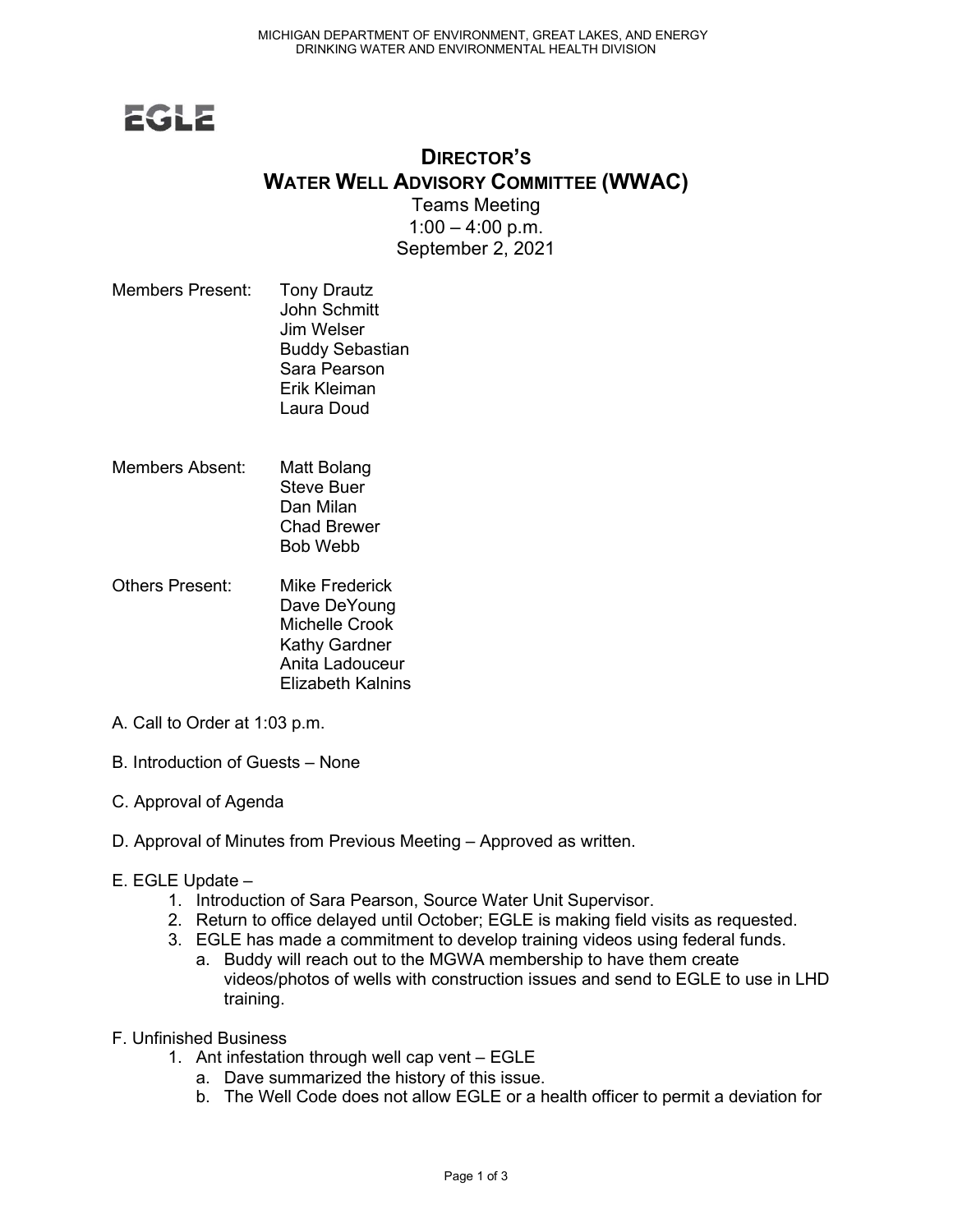vent screening mesh size under Rule 113. Based on current language, 40-mesh per inch vent screen is not allowed for use in well caps for wells regulated under the Well Code. A rule or statute change is required to allow the use of the smaller mesh size.

- G. New Business
	- 1. WWAC EGLE Representative Nomination and Approval Dave
		- a. Sara is now a WWAC member.
	- 2. EGLE Department-Wide Website Changes Dana a. The website changes have been delayed.
		-
	- 3. Contractor Examination Update Kathy
		- a. Reviewed April 9, 2021 results
		- b. October 8, 2021 next exam
		- c. We continue to partner with Valley Farms to use their building to hold the exams.
	- 4. Contractor Enforcement Update Anita
		- a. Unregistered Driller in Antrim County The prosecutor authorized a warrant with 2 counts of not submitting well logs, and 6 for drilling wells without being licensed. He will need to appear in court and be arraigned. The prosecutor is going to try to get his well rig impounded.
		- b. Matthew Vergari, WD #40-2524 Initially, Mr. Vergari agreed to sign a Consent Agreement (CA). The contractor then refused to sign the CA and EGLE issued a Notice of Suspension. Mr. Vergari then requested a contested case hearing but ended up signing the CA for \$10,000 this week. The enforcement action is listed on the EGLE-Water Well Construction webpage.
		- c. Contractor Complaint regarding Supervision/Ownership
			- 1. Discussion of a complaint regarding a contractor in NW Michigan who is possibly aiding and abetting an unregistered contractor.
			- 2. It is difficult for EGLE to act on because the business owner is not required to be registered and there is no definition of supervision.
			- 3. This topic may be discussed outside of the WWAC meeting.
- H. Other Business or Comments
	- 1. Buddy Please be patient. Well contractors are extremely busy right now. There is a shortage of some well supplies.
	- 2. Buddy WRD's Water Use Program sent out their first enforcement letter to a property owner.
- I. Next Meeting Date December 9, 2021, 1:00 4:00 p.m.
- J. New Agenda Items for Next Meeting Code Questions Rule 113 Deviations Fundamental's Course **Dairies**